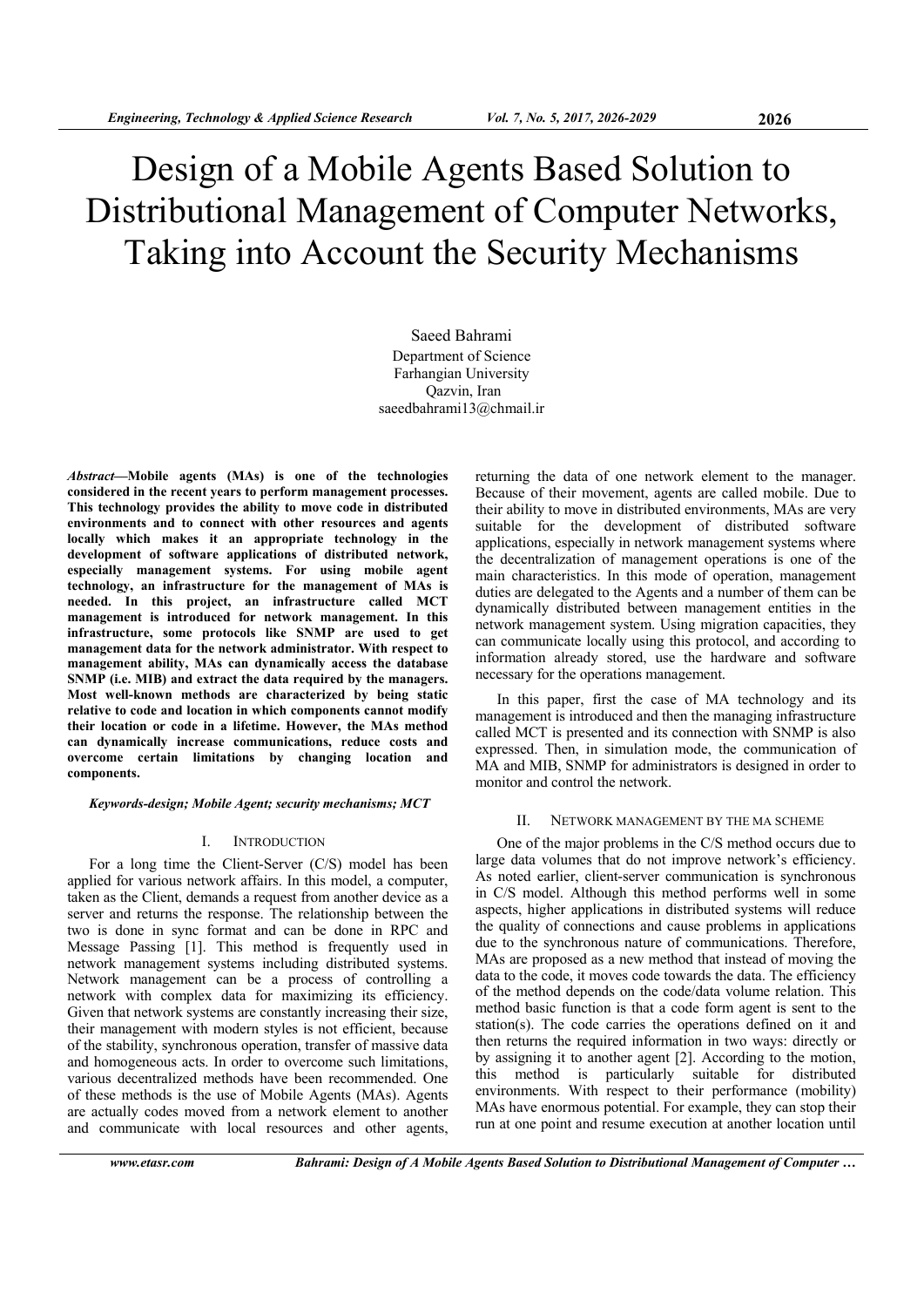the interruption point [3]. Agents can also communicate with stations locally [4, 5]. These capabilities have advantages over the traditional method of C/S that include: overcoming network latency, reducing network load, working in heterogeneous environments, being adaptable to dynamic form and being fault-tolerant. This feature also makes this method capable of being used in various fields, one of them being the field of network management. SNMP protocol is widely used for network management [6]. In this protocol, all properties of the system either software or hardware are stored in a table called MIB. In reality, regarding the existence of different types of Agents, they can be moved towards various stations, as the required data is extracted from MIB table and report to the manager. Therefore, Agents can be used in different network management fields including fault management, configuration management, performance management and audit management applications.

# III. THE SECURITY MECHANISMS OF MOBILE AGENTS

#### *A. Security Threats*

Agents provide great opportunity for misuse and improper use, widening the range of threats [7-9]. To discuss on security is enough for one to select a simple method that consists of two parts: Agent and Agent Platform. An Agent includes code and data that required performing calculations. Mobility provides the possibility of movement and circulation of Agent among the Platforms. Agent Platform provides the necessary environment for the Agent to perform calculations and computing affairs. A Platform that an Agent stems by is called a Home Platform, which is usually the safest environment for an Agent. A Host may contain one or more Agent Platforms and an Agent Platform may protect several computing environment and meeting places where Agents are connected. Four categories of threats have been detected including threats created by the attacks of an Agent to an Agent Platform or an Agent Platform to the Agent and an Agent to another Agent in the Agent Platform, or when other entities attack to System Agent. The last classification covers the attack of an Agent to another Agent and attack of an Agent Platform to another Platform because these attacks at first focused on Platform communication capabilities and benefit from potential vulnerabilities. The last classification also includes conventional attacks against the operating system under Agent Platform. For more studies about security, readers can refer to [10-13].

# *B. Security Requirements*

Users of networked computer systems, have four kinds of security requirements: the ability to be faithful, integrity, responsibility or accountability and accessibility. Agent users and framework of MA also need the above requirements (confidentiality, integrity, responsibility or accountability, accessibility, and anonymity.)

#### *C. Countermeasures*

Many Agent systems relied on a series of hypothetical demarcation lines with regard to the issue of safety. First, an

Agent relies on its Home Platform, where it has been established and its implementation begins. Afterwards, Home Platforms and other Agent Platforms who rely in this case can be safely realized without defect or deficiency. Third, coding or encryption which is in the beginning in the form of digital signage and used in the list of revoked or certificated, is supervised and managed by a specific and general infrastructure based on Mobile Agent. In order to create a system based on MA, a sub-structure is required. Each infrastructure should be capable of running a defined Agent and can move it in different machines, and even, if necessary, is able to establish communication between Agents. Also it provides the necessary security operations for the Agent and infrastructure. Unfortunately no infrastructure with the desired security could have been created so far. All MAs based infrastructures work on the Java Virtual Machine (JVM). So first the JVM is installed; then, the working infrastructure will be installed. Of course there are a lot of infrastructures, but very few of them are standardized. There are two standards named MASIF and FIPA for them, as we select one of them named Grasshopper which is based on MASIF standard for simulation of one of the network management operations. In the simulation process, we created 3 locations where one of the Agents starts to move on the other two virtual machines and reports on a management accounting in telecommunication networks.

# IV. SIMULATION AND RESULTS

Various experiments in the following manner were conducted to evaluate both types of network management, each one was individually investigated and the results were recorded.

# *A. Effect of the Number of Network Managed Elements (MNE)*

First, we investigate the effect of managed network elements to assess the response time. Assumptions: the request / response length was fixed (50 bytes), with 2 Mbps rate of data communication, the delay of data connections was within milliseconds and initial number of the MAs was five obtained as a result of the experiments. Test: behavior of MAs does not change according to the type of topology and is almost constant, but in SNMP response times in different topologies increase faster by increasing the number of managed elements, because packets surveyed in SNMP are dependent on the type of topology. This experiment shows that if the number of managed elements is low, SNMP works better than MA because the SNMP message is smaller than the initial value of MA. As managed elements increases, the response time for SNMP shows a proportionate growth, while is faster for MA. Result: Between the two areas, by increasing managed elements, MA performs better than SNMP.

#### *B. Effect of Initial Value of MA*

In this section, we investigate the effect of initial value of MA on response time. Assumptions: data communication rate was in Mbps and connections delay was 4 Ms. Testing was started by different initial values of MA (1, 3, 5, 7, 9 KB) and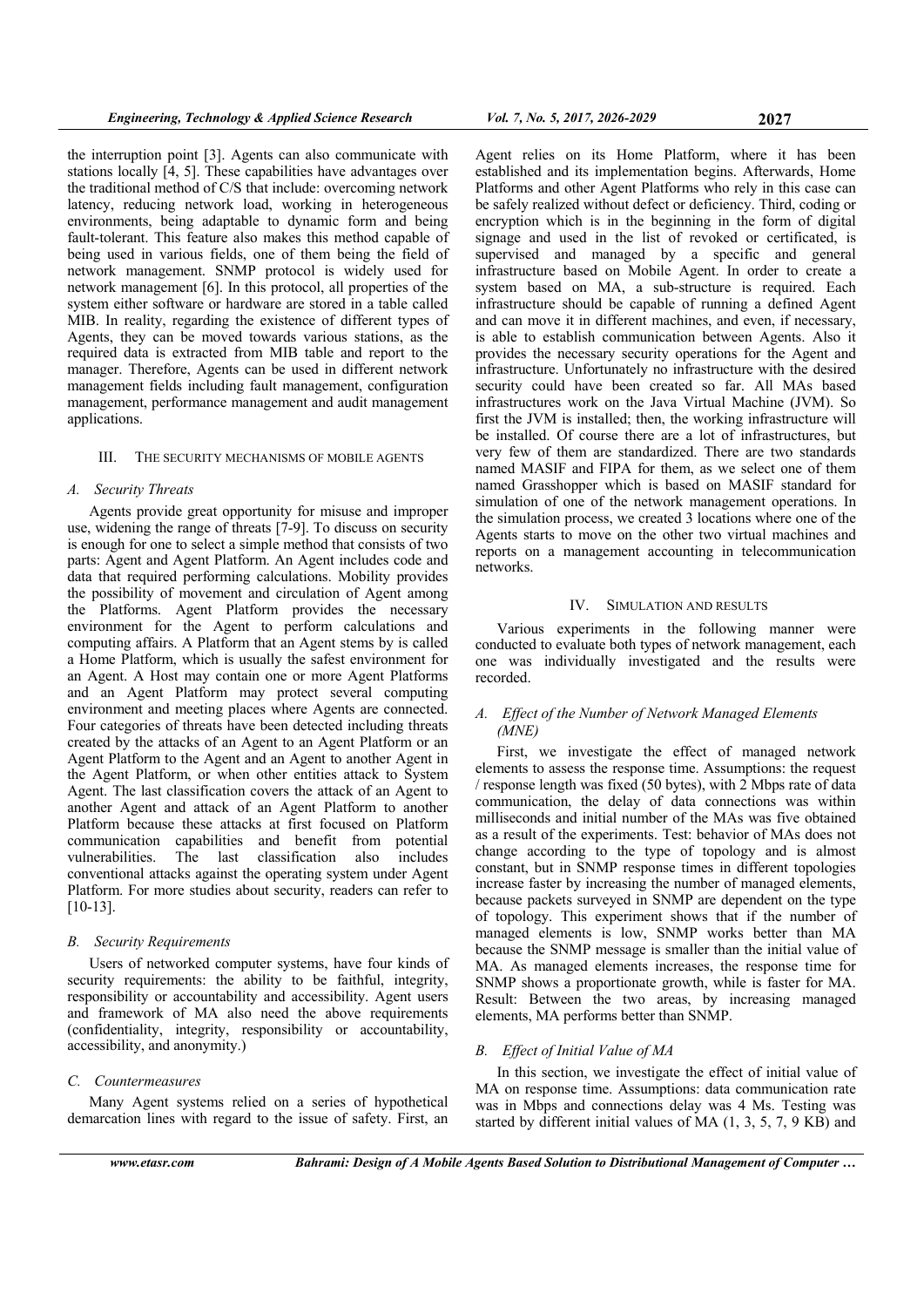other affairs are as noted before. Experiment: Conducted tests showed that for smaller number of elements less bites are used for MA. But when the number of MNEs increases, MA is more suitable, according to the PDU Getreguest, UDP and Ipheader. As the size of MA increases, the number of bytes depended on the management station also relatively increases. In the case of response time, as the number of MNE increases the difference between the types of MA size increases faster. For example, MA with size of 5 K has a better performance than SNMP in MNE less than 200. But in more than 200, response time of SNMP is less. Results: The lower initial value of MA, the better it performs than the SNMP.

# *C. Effect of Task*

In this section, we examine the effect on response time regarding the kind of action. Assumptions: first action is 5 bytes in length (like the previous sections), the second action has a request / response with a length of 400 bytes and the third action has a variable length of 150 bytes. MA size is 5 KB and topologies are like the previous section. Experiment: According to test carried out on these three different size actions, it showed that when the MA or SNMP are used for network management, different response times are obtained. In SNMP type of operation does not have a high impact on response time (very small difference), because in fact the number of bytes exchanged between the management station and MNEs is low, but in MA, because the number of exchanged bytes increases (for example, from the first to the third action) response time also increases because MA is transmitted with more problems. The result: By increasing the size of an action, response time increases in MA and is nearly constant in SNMP.

#### *D. Effect of Unload Strategies*

In this part, two strategies are considered for MA. First their performance is explained and then we examine which of them is better. Assumptions: We consider the three different actions of previous section. The maximum number of visited elements is from 1 to 240. MA topologies and sizes are as the previous section and the number of visited elements in sweep is the same. Test: In the previous sections was revealed that size of MA has a direct relationship with number of visited elements, which means that as the number of visited elements increase, MA size also increases and as a result migration is more difficult. Now consider two strategies to evaluate this issue:

- The first strategy  $(S1)$ : MA is returned to the management station with the results.
- Strategy 2 (S2): MA only returns the results to the management station. (Number of elements that MA passes during the sweep is fixed.)
	- *1) Strategy 1 (S1)*

Experiments show the response time of strategy S1, when the number of managed elements in the path of movement visited by the Agents is greatly reduced. If the visited nodes during movement are rising up to a specific point, the response time is decreased, and it increases if the number of Agents raises and creates problems for motion. The optimum point for

the number of nodes for this strategy is 16. The tests are shown in Table I.

| TABLE I. | RESPONSE TIME IN S1 STRATEGY WITH DIFFERENT |
|----------|---------------------------------------------|
|          | <b>OPERATIONS</b>                           |

| <b>Numbers</b> | Elements per trip | Task1(s) | Task <sub>2(s)</sub> | Task13(s) |
|----------------|-------------------|----------|----------------------|-----------|
|                |                   | 32.54    | 32.63                | 32.73     |
| 2              |                   | 19.44    | 19.53                | 19.63     |
| 3              |                   | 9.80     | 10.02                | 10.25     |
|                | 16                | 8.34     | 8.75                 | 9.16      |
| 5              | 30                | 8.54     | 9.29                 | 10.03     |
| 6              | 60                | 8.82     | 10.28                | 11.75     |
|                | 120               | 10.03    | 12.93                | 15.83     |
| 8              | 240               | 12.78    | 18.56                | 24.35     |
| 9              | <b>SNMP</b>       | 10.21    | 10.75                | 11.30     |

Based on the data of this Table, the response time is up to 62% compared with optimal point (16 elements) of t1 and t2 operations, and is reduced by accumulation of all 240 variables in path. The strategy optimized for all operations works better than SNMP. For a smaller number of elements in motion, size of operation has no effect when MA has a low size, but when number of elements in the movement is bigger, for example, 240, difference between practices is significant. Therefore, increase of the size effect, makes this strategy better.

#### *2) Strategy 2 (S2)*

Response time in S2 strategy has an optimum point. The following Table shows the results of tests performed in accordance the results. Based on Table II, the response time is up to 64% compared with optimal point of t1, t2 and t3 operations and is reduced with accumulation of all 240 variables in path.

| TABLE II. | RESPONSE TIME IN S2 STRATEGY WITH DIFFERENT |
|-----------|---------------------------------------------|
|           | <b>OPERATIONS</b>                           |

| <b>Numbers</b> | Elements per trip | Task1(s) | Task <sub>2(s)</sub> | Task13(s) |
|----------------|-------------------|----------|----------------------|-----------|
|                |                   | 21.22    | 21.54                | 21.86     |
|                |                   | 13.86    | 14.19                | 14.51     |
|                |                   | 8.58     | 9.03                 | 9.48      |
|                | 16                | 7.84     | 8.45                 | 8.86      |
|                | 30                | 8.38     | 9.13                 | 9.87      |
| 6              | 60                | 8.74     | 10.20                | 11.67     |
|                | 120               | 9.99     | 12.89                | 15.79     |
| 8              | 240               | 12.76    | 18.54                | 24.33     |
| q              | <b>SNMP</b>       | 10.21    | 10.75                | 11.30     |

Comparison of both strategies for action, t1, indicates that S2 performs better when the number of managed elements in path is low, compared to the case where MA's code is not sent to the management station. As the number of elements in path is increased, both methods act in the same way, because the size of the data collected by the Agent becomes more than the size of MA code. In this experiment, the initial value of MA also has an effect. Because the initial value of MA is lower response time is also less. The result: if the number of elements met in path is high (more than 16) and if results are returned to origin or MA is returned associated with MA, they act in similar ways.